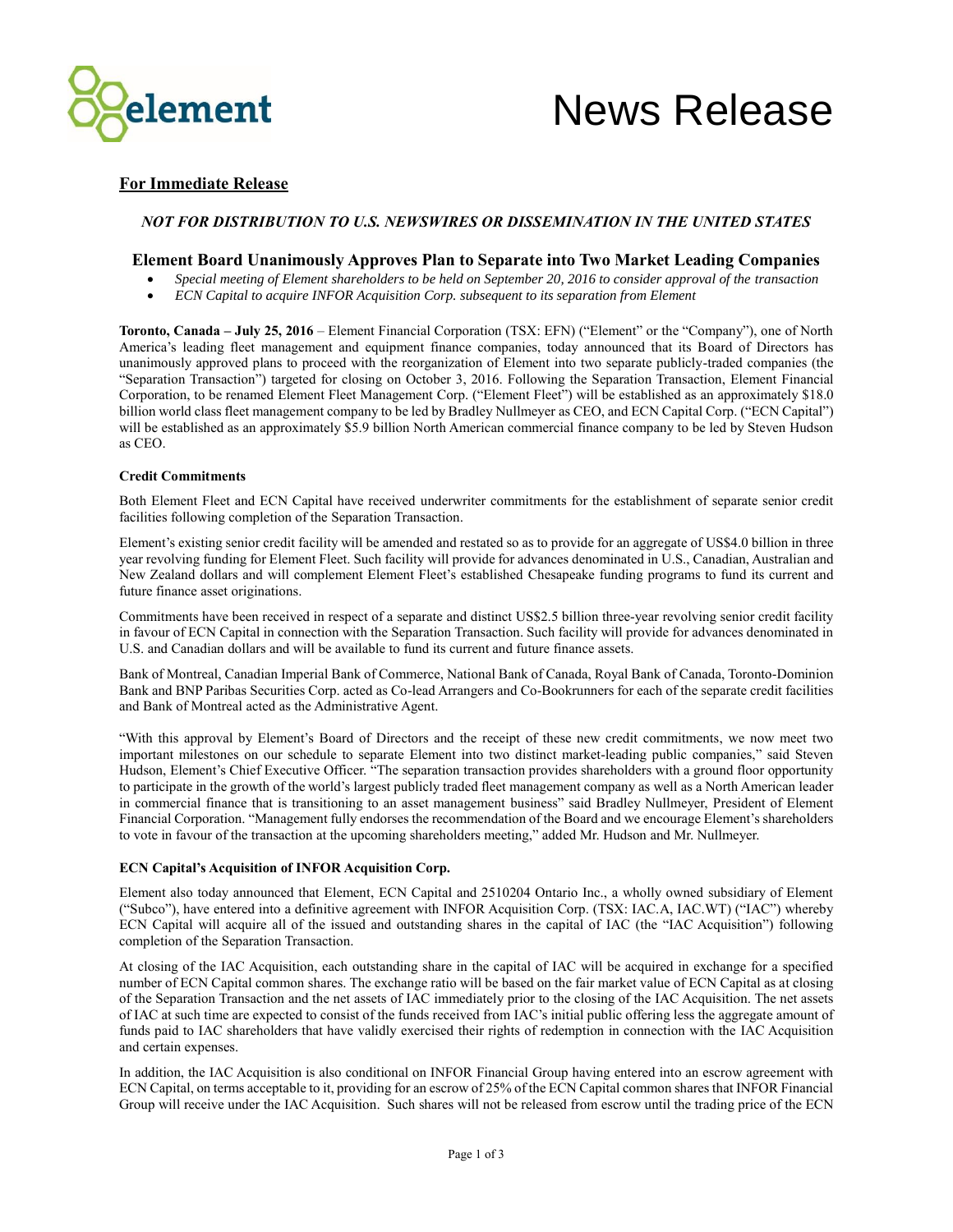Capital common shares exceeds, for a period of 20 consecutive trading days, 130% of the trading price of the ECN Capital common shares on the date of closing of the IAC Acquisition.

Element believes that the opportunity to secure the capital provided by IAC shortly following the separation will enhance ECN Capital's ability to implement key strategic initiatives that it believes will enhance shareholder value consistent with its increased focus on asset management.

Immediately following completion of the IAC Acquisition, Neil Selfe (currently Chief Executive Officer of IAC) and William (Bill) T. Holland (a current director of IAC) will be appointed as directors to the board of ECN Capital. Mr. Selfe will also join the ECN Capital management team as Executive Vice Chairman. This formalizes the close relationship Mr. Selfe and the INFOR Financial Group management team have had with the ECN Capital management team. "The acquisition of IAC will provide ECN Capital with immediate access to cash of approximately \$220 million at market rates that will enable it to accelerate the implementation of its growth strategy," said Steven Hudson. "As well, the additions of Neil Selfe and Bill Holland to the board provide ECN Capital with proven expertise in the asset management industry to help guide ECN Capital through this important stage of its growth as it transitions to an asset management business."

### **Conditions to the Transactions**

Completion of the Separation Transaction is subject to certain conditions, including the approval of the Ontario Superior Court of Justice, the approval of the Toronto Stock Exchange (TSX) and the approval of two-thirds of Element shareholders voting at the special meeting of Element shareholders to be held on September 20, 2016 (the "Special Meeting").

Completion of the IAC Acquisition is subject to certain conditions, including the approval of the Ontario Superior Court of Justice, the approval of the Toronto Stock Exchange, the issuance of a receipt from the Ontario Securities Commission for the non-offering prospectus of IAC to be filed in connection with the IAC Acquisition, the approval of a majority of Element shareholders voting at the Special Meeting for the issuance of ECN Capital common shares in connection with the IAC Acquisition, the approval of the IAC shareholders, the completion of the Separation Transaction and holders of less than 25% of the outstanding Class A Restricted Voting Shares of IAC exercising their rights of redemption in connection with the IAC Acquisition.

### **Fairness Opinions**

Element's Board of Directors received a written fairness opinion from BMO Capital Markets that based upon and subject to the various factors, assumptions, qualifications and limitations set forth therein, the consideration to be received under the Separation Transaction is fair, from a financial point of view, to Element's shareholders.

In addition, PricewaterhouseCoopers LLP ("PwC") provided the Board of Directors with a written fairness opinion that, subject to various factors, including the scope of review, limitations and assumptions, PwC is of the opinion that the IAC Acquisition is fair, from a financial point of view, to Element's shareholders.

### **ECN Capital Board of Directors**

On completion of the Separation Transaction and the IAC Acquisition, ECN Capital's board of directors will include:

- William W. Lovatt (Chairman) current Chairman of Element and former EVP and CFO of Great-West Lifeco Inc.;
- Bradley Nullmeyer (Vice Chair) current President of Element;
- William T. Holland Chairman of CI Financial Corp.;
- Steven K. Hudson (CEO of ECN Capital) current CEO of Element;
- Neil M. Selfe (Executive Vice Chairman) current CEO of INFOR Financial Group and IAC;
- Paul Stoyan current chair of Element's Corporate Governance Committee
- Pierre Lortie current chair of Element's Credit Committee
- Gordon Giffin current director of Element; and
- David Morris Former Senior Audit Partner at Deloitte & Touche LLP

### **Element Fleet Board of Directors**

On completion of the Separation Transaction, Element Fleet's board of directors will include:

- Richard Venn (Chairman) current Vice-Chairman of Element and chair of Element's Risk Committee;
- Steven Hudson (Vice Chair) current CEO of Element;
- Bradley Nullmeyer (CEO of Element Fleet) current President of Element
- William Lovatt current Chairman of Element and former EVP and CFO of Great-West Lifeco Inc.;
- Joan Lamm-Tennant current director of Element
- Honourable Brian Tobin current director of Element
- Paul Damp current Chairman of DH Corporation